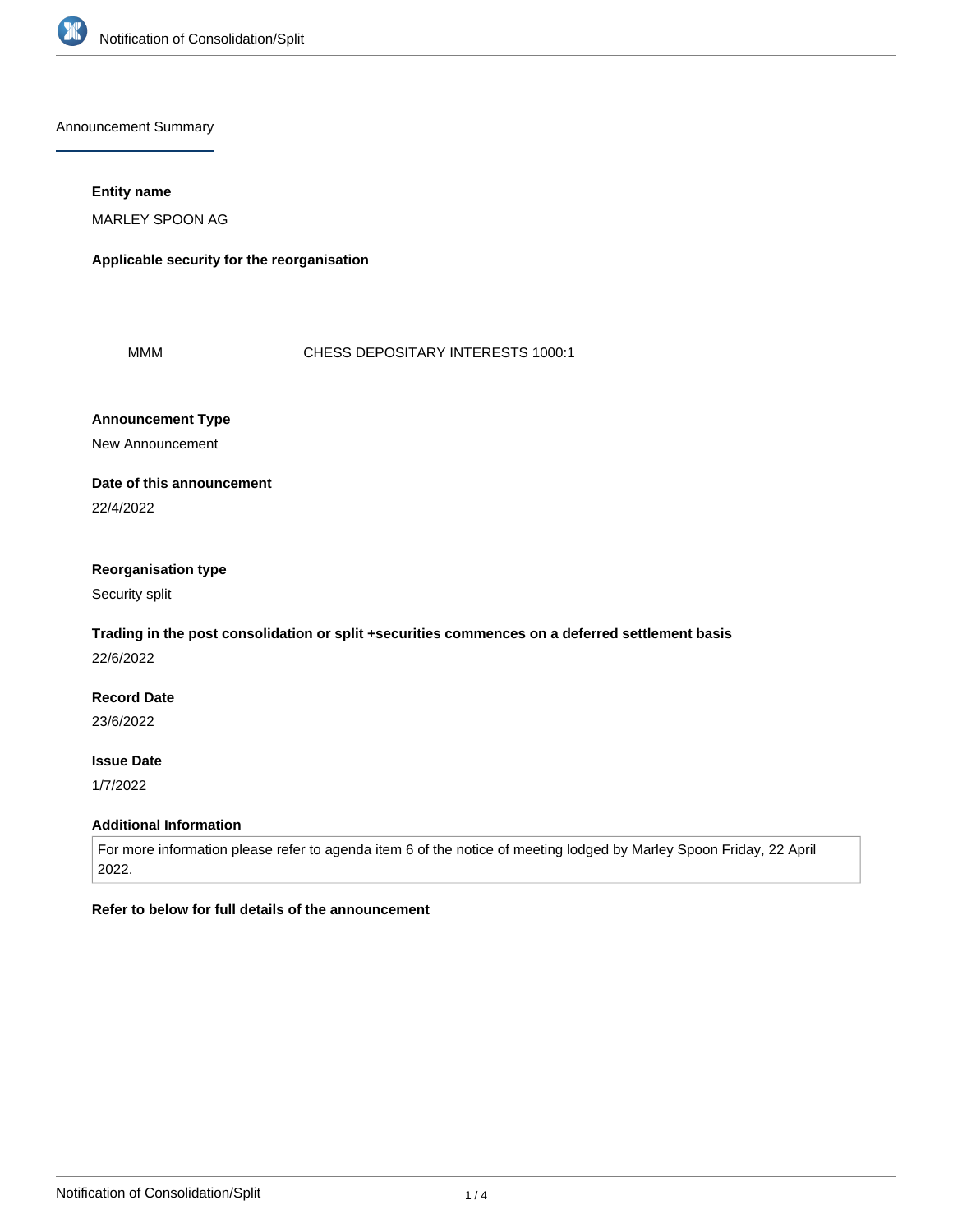

Announcement Details

Part 1 - Entity and announcement details

### **1.1 Name of +Entity**

MARLEY SPOON AG

**1.2 Registered Number Type** ARBN

**Registration Number**

625684068

# **1.3 ASX issuer code**

MMM

#### **1.4 The announcement is** New announcement

# **1.5 Date of this announcement** 22/4/2022

**1.6 Securities affected by the consolidation or split**

**ASX +Security Code ASX +Security Description** MMM CHESS DEPOSITARY INTERESTS 1000:1

Part 2 - Approvals

**2.1 Are any of the below approvals required for the consolidation or split before business day 0 of the timetable?**

- **Security holder approval**
- **Court approval**
- **Lodgement of court order with +ASIC**
- **ACCC approval**
- **FIRB approval**
- **Another approval/condition external to the entity required to be given/met before business day 0 of the timetable for the consolidation or split.**

Yes

### **2.2 Approvals**

| <b>Approval/Condition</b> | Date for determination | Is the date estimated or |
|---------------------------|------------------------|--------------------------|
| +Security holder approval | 31/5/2022              | actual?                  |
|                           |                        | ſV.                      |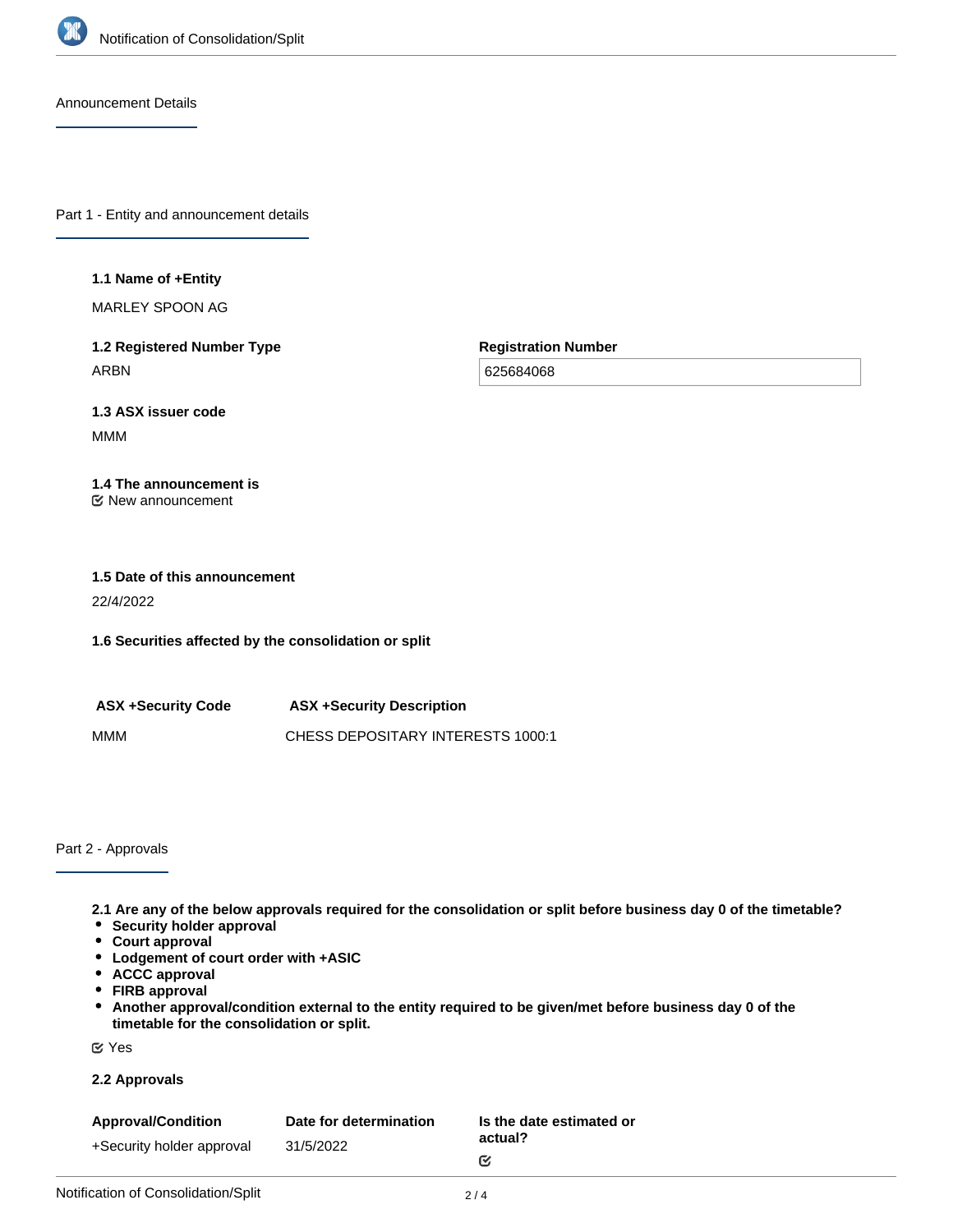

Actual

**Approval received/condition met?**

### **Comments**

For the purpose of German Law

Part 3 - Consolidation or split timetable and details

### **3.1 +Record date**

23/6/2022

**3.2 Date of +security holder meeting** 31/5/2022

**3.2a Effective date of consolidation or split** 20/6/2022

**3.3 Last day for trading in the pre consolidation or split +securities** 21/6/2022

**3.4 Trading in the post consolidation or split +securities commences on a deferred settlement basis.** 22/6/2022

**3.5 Record date**

23/6/2022

**3.6 First day for entity to update its register and to send holding statements to +security holders reflecting the change in the number of +securities they hold.**

24/6/2022

**3.7 Last day for entity to update its register and send holding statements to +security holders reflecting the change in the number of +securities they hold and to notify ASX that this has occurred. (+Issue Date)**

1/7/2022

**3.8 Trading starts on a normal T+2 basis**

4/7/2022

**3.9 First settlement of trades conducted on a +deferred settlement basis and on a normal T+2 basis**

6/7/2022

Part 4 - Event type and details

**4.1 The event is**  $\mathfrak{S}$  +Security split